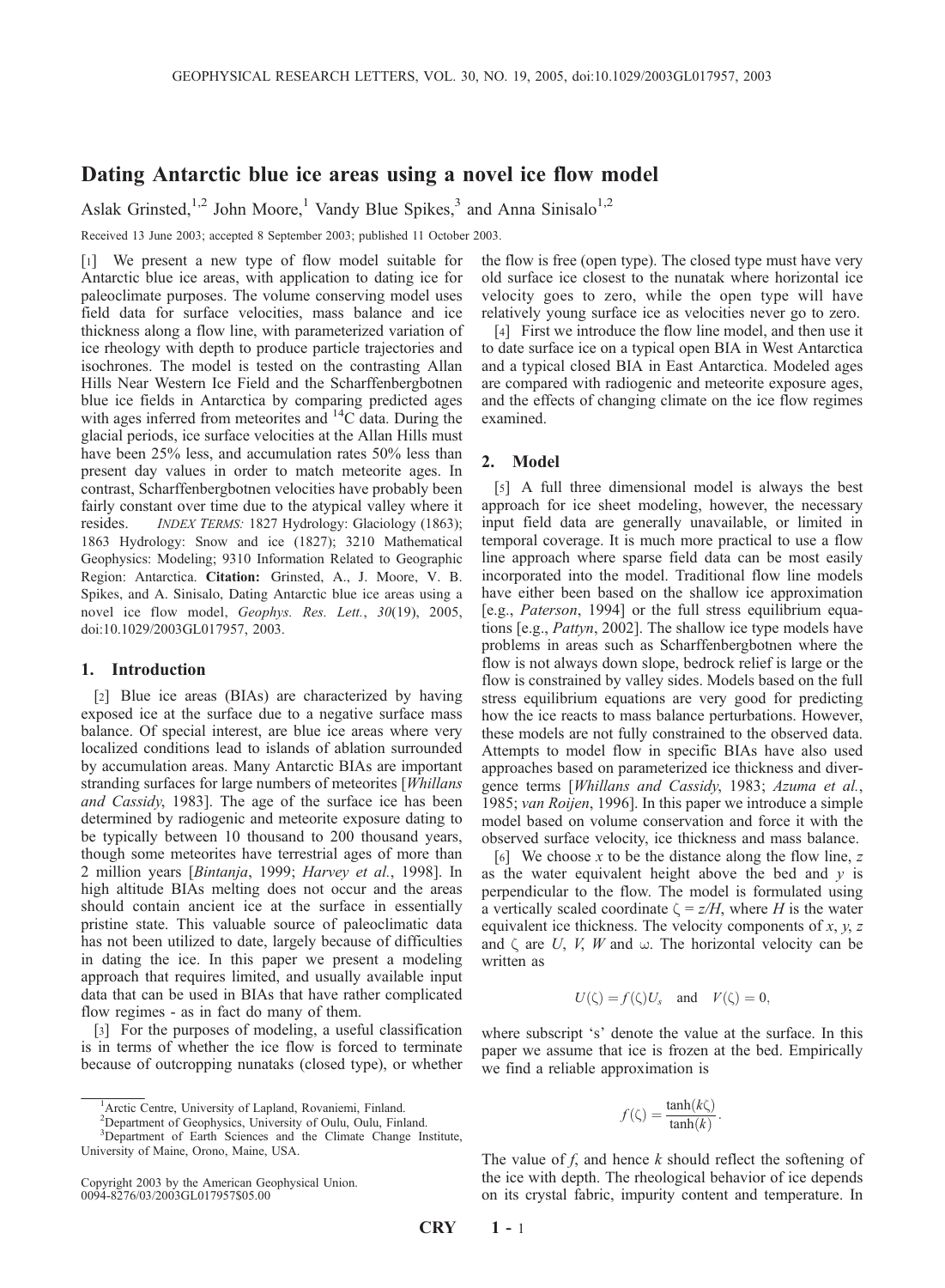

Figure 1. Normalized plot of height above bed against ice velocity. Blue dashed curves are profiles found using the model f, red curves are found using the shallow ice approximation using flow parameters based on the compilation of *Paterson* [1994]. The model  $f$  can approximate a wide range of velocity profiles through an appropriate choice of  $k$ . The linear temperature profile is for a surface temperature of  $-30^{\circ}$ C and bed temperature of  $-10^{\circ}$ C. We chose  $k = 5$  to model both BIAs in the paper.

Antarctica changes due to impurities and crystal fabrics seem much less important than those caused by the temperature profile within the ice sheet [Paterson, 1994]. The steady state temperature profile in an ice sheet is linear at the equilibrium line, and as we are dealing with slow flow on each side of the equilibrium line a linear profile is reasonable for the whole flow line (Figure 1). Therefore, we write

$$
\frac{\partial U}{\partial x} = f(\zeta) \frac{\partial U_s}{\partial x} \quad \text{and} \quad \frac{\partial V}{\partial y} = f(\zeta) \frac{\partial V_s}{\partial y}.
$$

From volume conservation of an ice column we get

$$
\frac{\partial U_s}{\partial x} + \frac{\partial V_s}{\partial y} = \frac{1}{f_m} \cdot \left( \frac{\partial U_m}{\partial x} + \frac{\partial V_m}{\partial y} \right) = \frac{b}{f_m H},
$$

where  $b$  is the mass balance and subscript 'm' denote a mean over the entire ice column. The continuity equation assuming incompressibility is written

$$
\frac{\partial U}{\partial x} + \frac{\partial V}{\partial y} + \frac{\partial W}{\partial z} = 0 \Rightarrow \frac{\partial W}{\partial z} = -\left(\frac{\partial U_s}{\partial x} + \frac{\partial V_s}{\partial y}\right) \cdot f(\zeta).
$$

Hence

$$
\omega(\zeta) = -\left(\frac{\partial U_s}{\partial x} + \frac{\partial V_s}{\partial y}\right) \cdot \int_0^{\zeta} f(\zeta') d\zeta'
$$

$$
= \frac{\partial U_s}{\partial x} + \frac{\partial V_s}{\partial y} \left(\log\left(\frac{1 + e^{-2k\zeta}}{2}\right) + k\zeta\right).
$$

As input data b, H and  $U_s$  are prescribed as functions of x. A Lagrangian integration scheme is then used to calculate particle back trajectories and thus the dating.

[7] This new volume conservation approach with a simple yet realistic velocity profile makes use of all the data typically available. Since the model is so simple, there is basically no room for tuning. We now apply the model to two different BIAs.

#### 3. Allan Hills, Near Western Ice Field (NWIF)

[8] The Allan Hills NWIF (77 $\degree$ S 159 $\degree$ E 2000 m asl) flow line starts on a typical snow accumulation area, passes through the BIA and then continues through downstream snowfields. The flow line, surface velocities, surface elevations and mass balance data (Figure 2) were found from a survey network which was established in 1997 and resurveyed  $\sim$ 2 years later. Ice thickness comes from *Desisle and* Sievers [1991]. Flow is essentially parallel, with little divergence.

[9] Figure 2 shows the particle paths and isochrones along the flow line. It is remarkable that all the surface ice in the BIA was originally deposited within a few km of the equilibrium line. None of the surface ice has been within 150 m of the bedrock. Sensitivity tests with doubled and halved accumulation rates show little difference in surface ages and origin of the ice, whereas changing the surface velocities have a much larger impact.

[10] The modeled maximum age of surface ice is approximately 60 thousand years, using present day mass balance and velocities (Figure 3). For comparison, the maximum terrestrial age of meteorites found on the NWIF is 180  $\pm$ 20 thousand years (Kunihiko Nishiizumi, unpublished data). This suggests that accumulation rates and surface velocities have been significantly lower in the past. Deep ice cores and boreholes suggest that surface temperatures



Figure 2. Top: Present day mass balance (dashed blue) and surface velocity (red) along the NWIF flow line. Bottom: Particle paths (dotted lines) and isochrones (colored contours) for the NWIF flow line with accumulation rates 50% and surface velocity 25% of present day values from 11500-115000 and before 125000 years BP.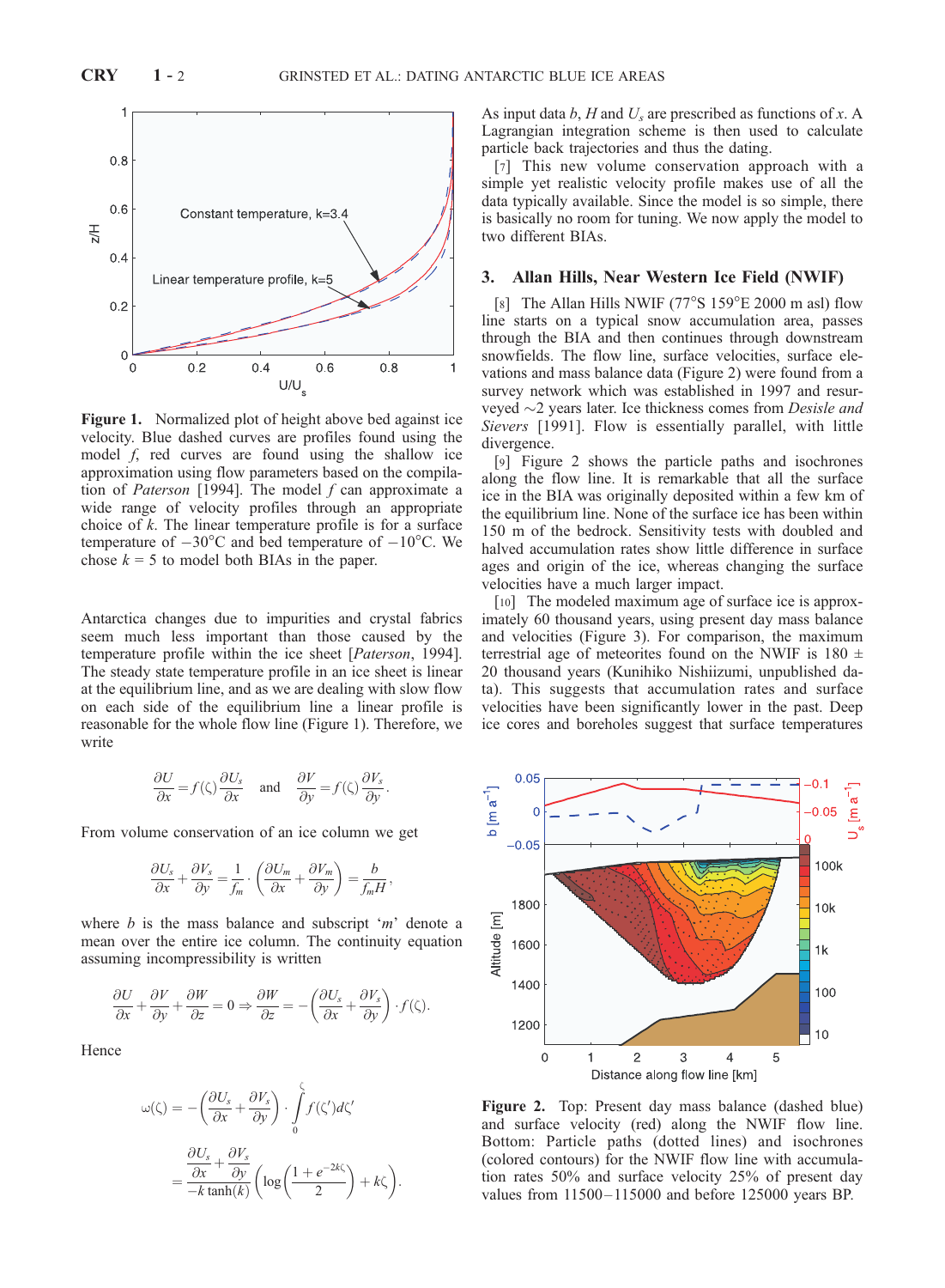

Figure 3. Comparison of surface ages along the NWIF flow line. The dashed blue curve assumes present day accumulation rates and surface velocities (from Figure 2), solid red uses reduced values in the glacial period.

were about  $10-15^{\circ}$ C cooler than present, and accumulation rates were about 50% lower during glacial times in Antarctica [Paterson, 1994]. Equilibration times for the ice sheet to respond to changes in climate are only in the order of a few thousands of years [Näslund et al., 2000], and a reduction in temperature of the ice sheet by  $10^{\circ}$ C increases its stiffness by about 3.5 times [Paterson, 1994]. Slight changes in ice thickness could result in different surface slopes and thus velocities. As shown in Figure 3 the maximum age of the surface ice changes from about 60 thousand years, using the model with present day velocities and mass balance, to 190 thousand years, by reducing accumulation rates by half and ice velocities to 25% during the glacial periods. Ablation rates are assumed to be constant, which is justified by the similarity between the ablation rates at both BIAs modeled here, despite large differences in surface temperature.

### 4. Heimefrontfjella, Scharffenbergbotnen (SBB)

[11] SBB (74 $\textdegree$ S, 11 $\textdegree$ W, 1200 m asl) is the best-studied blue ice area in Antarctica from a glaciological point of view. The flow line (Figure 4) was picked from gridded surface velocity data [Sinisalo et al., 2003; van Roijen, 1996]. Mass balance data (Figure 5) comes from stake observations [Sinisalo et al., 2003],  $^{14}$ C measurements [van Roijen, 1996] and radar internal reflections, surface topography from Sinisalo et al. [2003] and ice thickness from [Herzfeld and Holmlund, 1990].

[12] In contrast to earlier modeling of flow in SBB [van Roijen, 1996], it is clear that the ice does not originate from an ice divide at the entrance to the valley (Figure 4), but some comes with the main ice flux from the plateau. The main influx enters through the northern entrance of the valley, with only minor inflows via the shallow and narrow southwestern portal and the eastern end. It is obvious that the valley is most atypical in terms of its low accumulation rate (on the snow covered areas), and very low ice velocities. Wind turbulence inhibits snow accumulation, and



Figure 4. SBB gridded velocity data based on stake measurements (X). The flow line (dotted), the visible extent of BIAs (blue), moraines (grey) and nunataks (brown) are marked.

since it is a closed BIA, ice flow only just balances net ablation.

[13] The flow line passes over a bedrock high that is an extension of the exposed nunataks along the northeastern side of the valley. Much of the flow from the higher elevation accumulation area does not flow into the valley, but passes across the valley entrance and then to the northwest. The ice that enters the valley diverges as the flow line turns south, and slows considerably. The flow of ice into the valley is regulated by the extent of the divergence, which is heavily influenced by the ice sheet mass balance. During periods of ice sheet thickening (as modeled after the end of the glacial period [Näslund et al.,



Figure 5. Top: Mass balance (dashed blue) and surface velocity (red) for the SBB flow line. Bottom: Particle paths (dotted lines) and isochrones (colored contours) for the SBB flow line.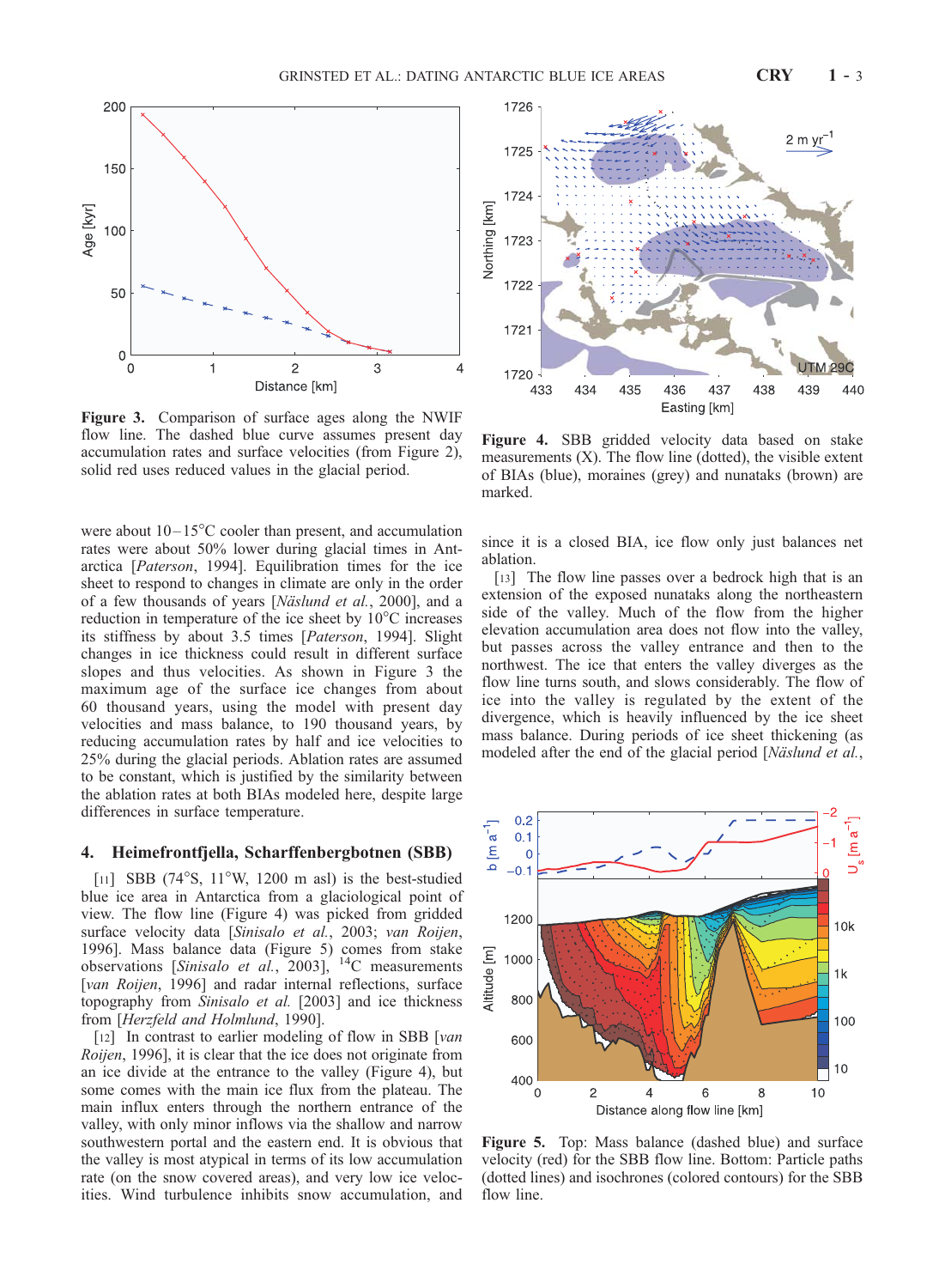

Figure 6. Comparison of surface ages along the SBB flow line (blue line) with  $^{14}$ C ages (converted to calendar years with  $1\sigma$  error bars, marked in red). The rightmost section of the blue line represent the surface ice in the small BIA, middle section ice in the main BIA originating from the accumulation area inside the valley and the left section ice originating from outside the valley.

2000; van Roijen, 1996]), more ice flows into the valley, thereby raising the surface, and eventually inhibiting ice inflow. During periods of thinning, less ice flows into the valley until ablation of the BIA lowers the surface, thereby compensating for reduced influx. In this way the ice velocity inside the valley is not strongly determined by the ice rheology variations caused by changing climate, though the ice flow and accumulation rate outside the valley must be instep with widespread changes. Therefore, in our model, the mass balance and surface velocity fields are left unchanged over time.

[14] Figure 5 shows the particle paths and isochrones along the flow line. Ice from the first 500 m of the flow line (>50 thousand years old) originates from more than 10 km away. The northern small BIA (Figure 4) contains relatively young ice as it is an open-type BIA, and accumulation rates and velocities outside the valley [Näslund et al., 2000] are much higher than within it (Figure 5). The small accumulation area inside the valley supplies ice that is up to 20 thousand years old to the main BIA. The particle paths of the oldest ice nearly reach the bedrock. However, they never come closer than 11 m. It is unclear whether this is close enough to the bed for the ice chronology to have been disturbed. Results from deep ice cores in Greenland [*Taylor* et al., 1993] suggest that the bottom-most layers are mixed on scales of at least 10 cm.

[15] The most striking result is the discrepancy between the model ages and the  $^{14}$ C ages (Figure 6). Old model ages are an inevitable result of velocities going to zero at the end of the valley. The only way to produce ages comparable to the  $14C$  ages is to make the whole valley an accumulation area in the recent past  $(\sim 8000$  years BP). However, this leads to an essentially constant surface age for the BIA, which is in conflict with observations of dipping radar layers and visible surface bands. This discrepancy may be

because of unaccounted  $^{14}$ C processes such as in situ production by muons [van der Kemp et al., 2002] or  $CO<sub>2</sub>$ release from organic compounds [Colussi and Hoffmann, 2003]. However, a young age could explain the lack of meteorite finds on this BIA.

## 5. Conclusion

[16] The flow model has the advantage of being both flexible and simple, allowing realistic particle trajectories to be calculated at arbitrary resolution. The model makes use of input velocity, thickness and mass balance data in a selfconsistent way. One significant advantage of using measured surface velocities is that the details of the ice rheology do not need to be considered, beyond estimation of the  $k$ parameter. In practice, it is never possible to know the real variations in rheology along a flow line, so this approach is as good as attempting to model rheology directly.

[17] The model does assume volume conservation - i.e. that the ice thickness does not change with time - this is easy to modify if there is a good reason to suppose that ice thickness has changed. However, consideration of at least the SBB example of a closed type BIA suggests that thickness variations over time are very small. The model does accommodate temporally variable surface velocity and mass balance.

[18] Results for NWIF BIA show that open type areas can contain ice as old as 200 thousand years, which is actually comparable with the oldest ice in SBB. The oldest ice from SBB may be disturbed due to flowing within 11 m of the bedrock, so a better climate record may be available from NWIF and open-type ice fields in general. However, the flow in open-type ice fields is more sensitive to climate change, thus making them harder to date. In contrast to many assumptions regarding accumulation areas for BIAs, the two examples presented here have small local catchments. Short flowlines makes paleoclimate interpretations of records from the BIAs much easier.

[19] Acknowledgments. Funding was provided by Thule Institute and Finnish Academy through FINNARP. Fieldwork at AH was performed by Ian Whillans and VBS and funded by the United States National Science Foundation.

#### References

- Azuma, M., N. Nakawo, A. Higashi, and F. Nishio, Flow pattern near Massif A in the Yamato bare ice field estimated from the structures and the mechanical properties of a shallow ice core, Mem. NIPR, Spec.  $Iss.$ , 39, 173 – 183, 1985.
- Bintanja, R., On the glaciological, meteorological, and climatological significance of Antarctic blue ice areas, Rev. Geophys., 37, 337 – 359, 1999.
- Colussi, A. J., and M. R. Hoffmann, In situ photolysis of deep ice core contaminants by Çerenkov radiation of cosmic origin, Geophys. Res. Lett.,  $30(4)$ ,  $1195$ , doi:10.1029/2002GL016112, 2003.
- Desisle, G., and J. Sievers, Sub-ice topography and meteorite finds near the Allan Hills and the Near Western Ice Field, Victoria Land, Antarctica, J. Geophys. Res., 96, 15,577 – 15,587, 1991.
- Harvey, R. P., N. W. Dunbar, W. C. Macintosh, R. P. Esser, K. Nishiizumi, S. Taylor, and M. W. Caffee, Meteoric event recorded in Antarctic ice, Geology, 26(7), 607-610, 1998.
- Herzfeld, U. C., and P. Holmlund, Geostatistics in glaciology: Implications of a study of SBB, Dronning Maud Land, East Antarctic, Ann. Glaciol., 14, 107 – 110, 1990.
- Näslund, J. O., J. L. Fastook, and P. Holmlund, Numerical modelling of the ice sheet in western Dronning Maud Land, East Antarctica: Impacts of present, past and future climates, J. Glaciol., 46, 54-66, 2000.
- Paterson, W. S. B., The Physics of Glaciers, 3rd edn, Butterworth-Heinemann, Woburn, Mass., 1994.